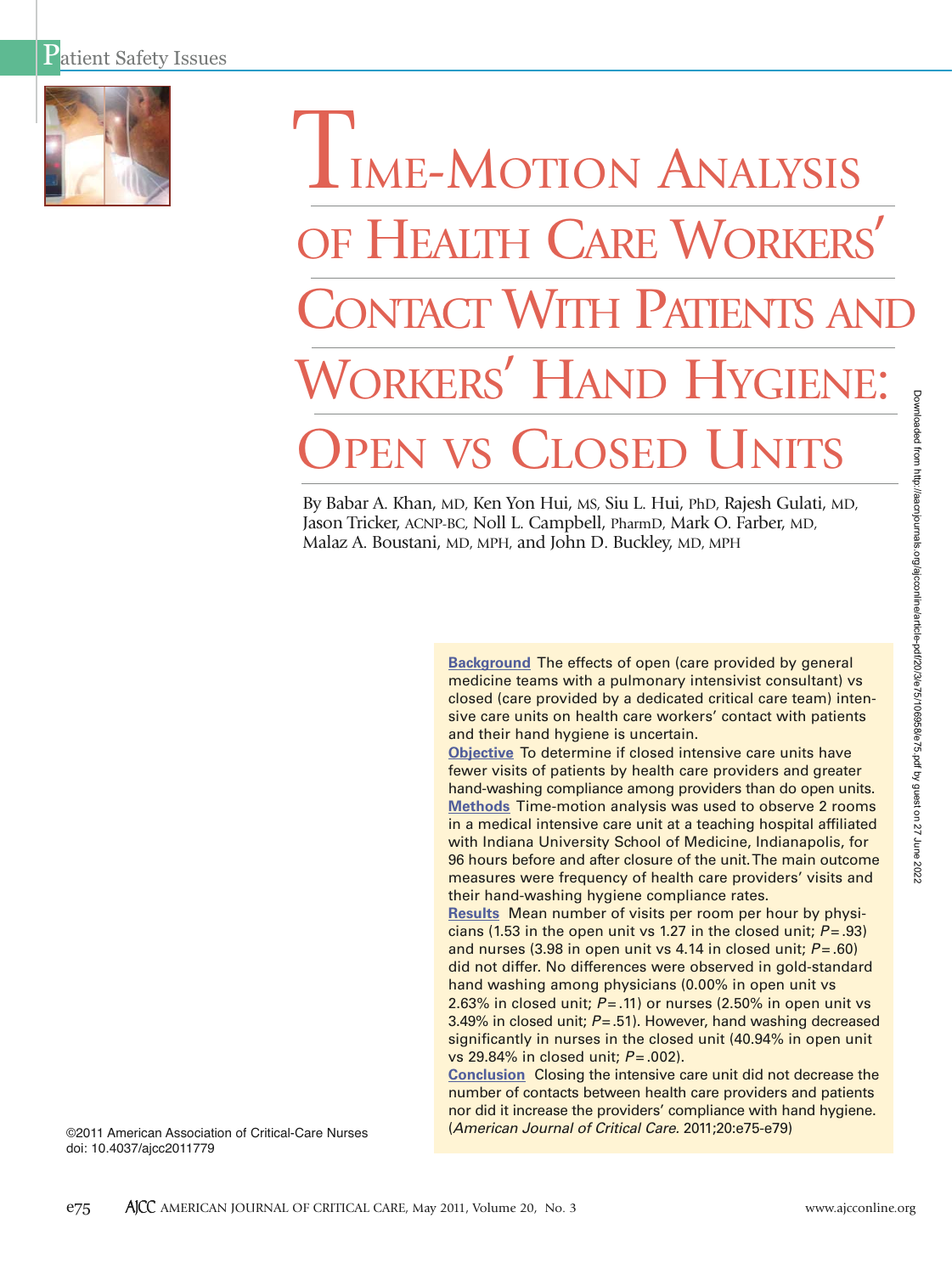The transmission of infectious microbes via health care workers has been associated with increasing morbidity and mortality of hospitalized patients, but years at publication of guidelines on the subject, the incidence of ransmission of infectious microbes via health care workers has been associated with increasing morbidity and mortality of hospitalized patients, but years after publication of guidelines on the subject, the incidence of health care–associated infections remains high, $1$  contributing to morbidity, mortality, increased hospital stay,<sup>2</sup> and inflated health care costs. The majority of nosocomial infections are due patients,3 making proper hand hygiene one of the most effective ways to decrease transmission of infective organisms.4 However, simple hand washing is a difficult intervention to implement, especially in intensive care units (ICUs), where acuity is high and time is precious.

Traditionally, ICUs in the United States have been open units with teams of primary care physicians providing care for patients and intensivists acting as consultants. Recently, the trend has been to close the ICU and have a dedicated ICU team provide patient care. To date, no direct observations have been published on the practice patterns of health care workers regarding the number of contacts with patients and the workers' hand-washing habits in an open ICU vs a closed ICU.

We performed a time-motion analysis of patient contacts and hand washing among health care personnel in a medical ICU at Wishard Memorial Hospital, a 460-bed county teaching hospital affiliated with Indiana University School of Medicine in Indianapolis. The aim of the study was to determine prospectively the number of contacts that health care workers have with patients and the percentage of hand washing among health care workers in an open ICU and then to compare that information with similar observations collected in the same ICU after the unit was closed. We hypothesized that closing the ICU would decrease the number of

#### **About the Authors**

**Babar A. Khan** is a pulmonary fellow, **Mark O. Farber** is a professor, and **John D. Buckley** is an associate professor at Indiana University School of Medicine in Indianapolis. **Ken Yon Hui** is a medical and doctoral student at Yale University School of Medicine in New Haven, Connecticut. **Siu L. Hui** is a professor at Indiana University School of Medicine and a biostatistician at the Regenstrief Institute, Inc, Indianapolis, Indiana. **Rajesh Gulati** is an assistant professor in the Indiana University Medical Group, Indianapolis, Indiana. **Malaz A. Boustani** is associate director of the Indiana University Center for Aging Research and a scientist at the Regenstrief Institute, Inc. **Jason Tricker** is a nurse practitioner at Wishard Health Services, Indianapolis, Indiana. **Noll L. Campbell** is a research assistant professor at Purdue University, Indianapolis, Indiana.

**Corresponding author:** Babar A. Khan, MD, c/o Malaz A. Boustani, MD, MPH, 410 W 10th St, Ste 2000, Indianapolis, IN 46202 (e-mail: bakhan@iupui.edu).

health care workers' contacts with patients while increasing the workers' hand-washing frequency.

# **Methods**

# **Settings and Participants**

The medical ICU of Wishard Memorial Hospital was an open unit until July 2007. Up to that time, 8 general internal medicine teams, each composed of 1 attending physician, 1 resident, and 2 interns, were primarily responsible for patient care in the ICU. The critical care team, consisting of a pulmonary intensivist and a critical care fellow, consulted on all patients admitted to the ICU. In July 2007, the unit was closed and a dedicated ICU team consisting of 1 attending physician, 1 critical care fellow, 2 residents, and 2 interns became the primary service providing care to all patients in the ICU. The dedicated team had no input from the general medicine teams.

The ICU has 9 rooms along a wide corridor, 1 row of 5 and 1 row of 4, with nursing stations outside the rooms. For hand washing, each room has a sink and a soap dispenser. A wall-mounted dispenser of alcohol-based hand cleaner is located immediately outside each room. The patient to nurse ratio is 2 to 1 for all 12-hour shifts. The patient to nurse ratio and the shift length did not change when the ICU was made a closed unit. The local institutional review board approved the study.

## **Data Collection**

Patients' rooms in the ICU were selected randomly for data collection. A total of 2 rooms were observed simultaneously by one of the authors (K. Y. H.) in June 2007 in a time-motion manner for two 24-hour periods, for a total observation time of 96 hours. The sequence was repeated with the same observer in August 2007, after the ICU had been closed. Health care personnel who asked about the observer's role were told that he was part of a quality control project, but the details were not shared.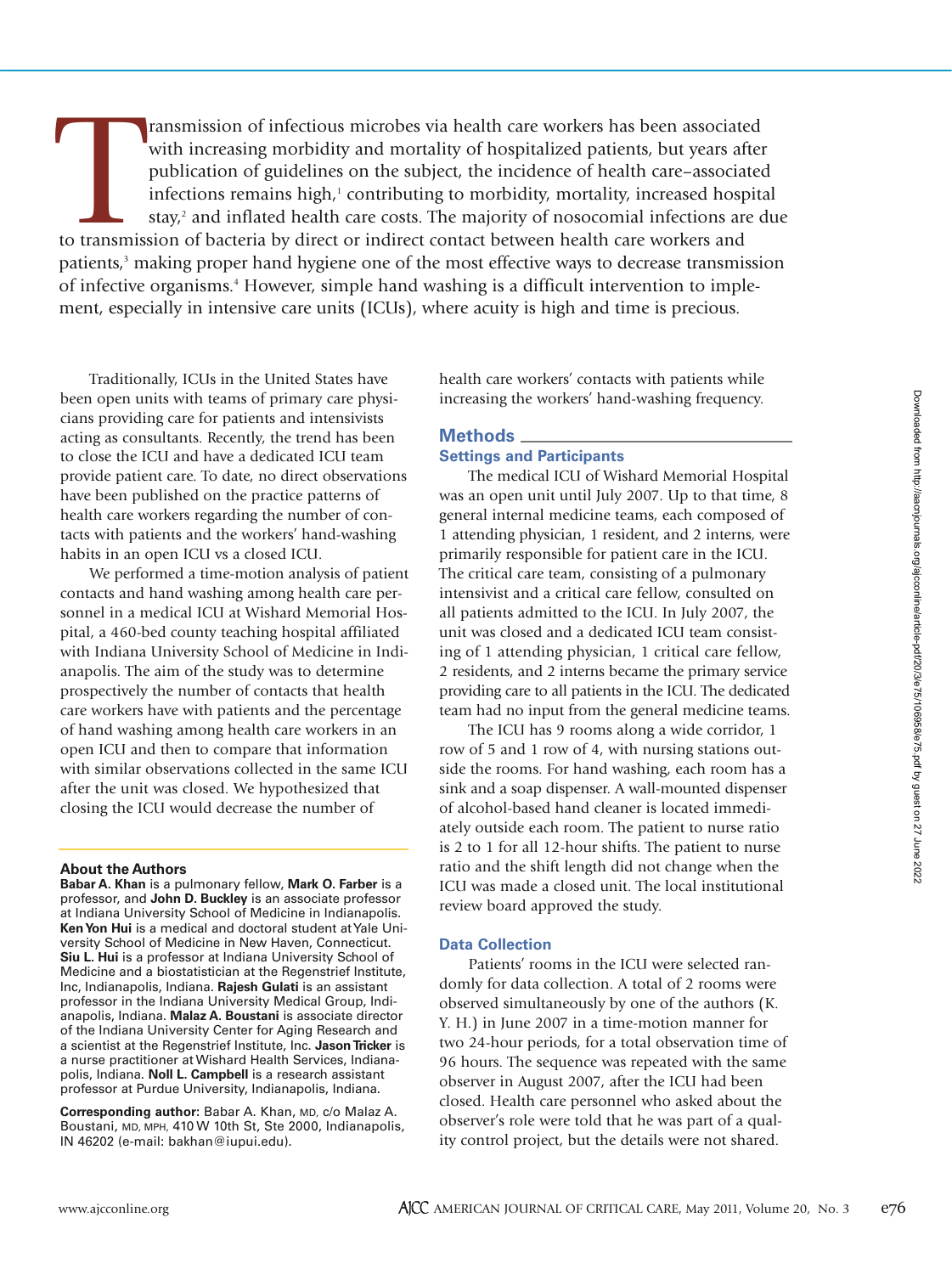Data on contacts between health care personnel and patients and on hand hygiene were recorded in a spreadsheet format with predefined codes for each type of contact. Any person entering a patient's room for at least 5 seconds was counted as a visitor of the patient. The person entering the room was classified as physician, nurse, or other (including housekeeper, policeman, respiratory therapist, and family member of the patient).

According to guidelines of the Centers for Disease Control and Prevention<sup>1</sup> and the protocol of the local infectious disease committee, optimal hand washing is defined as washing the hands with soap and/or using the alcohol-based preparation for 30 seconds before entering a patient's room and after exiting the room. For data analysis, the same guidelines were used except for the 30-second limit, because adhering to this time limit would be extremely difficult in a critical care environment. The modified procedure was termed gold-standard hand washing (GSHW). If only 1 of the steps in the procedure was completed, the hand washing did not meet the gold standard, and the episode was designated as just hand washing for statistical analysis.

# **Statistical Analyses**

The mean number of visits per room per hour was compared between the 2 time periods of open and closed ICU, with adjustments for the time of day of the observations. Poisson regression models for the hourly counts of visits to each patient were fitted by using generalized estimating equations to account for correlations of repeated observations on the same patients. The percentages of hand washing and GSHW were compared between the open and closed ICU periods by using 2-tailed Fisher exact tests.

## **Results**

After adjustments were made for the observer's time away from the rooms for meals and bathroom breaks, the total number of hours observed was 170.25. Of these, 80.5 hours were spent when the ICU was open and 89.75 hours when it was closed.

#### **Frequency of Visits of Health Care Providers**

During the study period, a total of 237 visits to patients' rooms by physicians and 690 visits by nurses were made. The mean number of visits per room per hour by physicians (1.53 for the open ICU vs 1.27 for the closed ICU; *P* = .93) and nurses (3.98 open vs 4.14 closed; *P* = .60) did not differ between the 2 ICUs (see Table). Parts A and B of the Figure show visits by physicians and nurses according to the hour of the day.

The mean length of a nurse's visit was 4 minutes and 19 seconds in the open ICU and 4 minutes and 5 seconds in the closed ICU. The mean length of a physician's visit was 2 minutes and 29 seconds in the open unit and 3 minutes and 22 seconds in the closed unit.

# **Gold-Standard Hand Washing**

GSHW compliance rates for the 2 ICUs (Figure, parts C and D) did not differ among physicians (0.00% for the open ICU vs 2.63% for the closed ICU; *P* = .11) or nurses (2.50% open ICU vs 3.49% closed ICU; *P*=.51). However, hand washing by nurses in the 2 ICUs was significantly less in the closed unit (40.94% open vs 29.84% closed; *P* = .002).

# **Discussion**

Hand hygiene is perhaps the most important element in an infection control program, but compliance with any hand hygiene procedure is barely 40% under study conditions.<sup>5</sup> According to guidelines of the Centers for Disease Control and Prevention,<sup>1</sup> health care–associated pathogens are not only present in draining wounds but also on intact skin. The number of organisms (*Staphylococcus aureus, Proteus mirabilis, Klebsiella* species*, and Acinetobacter* species) present on intact skin can vary from 100 to  $10^6$ /cm<sup>2</sup>.<sup>1</sup> Because of the continual shedding of these microbes, objects in a patient's vicinity can become contaminated with the organisms. The organisms can then be transferred from the objects to the hands of health care personnel and, if proper hand hygiene precautions are not undertaken, to the next patient, resulting in cross-infection. The possibility of such cross-infection is the reason why the Centers for Disease Control and Prevention<sup>1</sup> consider proper hand hygiene practices so important.

Several factors have been implicated in poor compliance with hand hygiene in institutions, including lack of time, hand irritation, forgetfulness, decreased awareness of cross-infection, and frequent visits by health care personnel.<sup>6</sup> Our study was designed to observe the contact rates of health care workers with patients, in an open ICU and then in a closed ICU, to test the hypothesis that in a closed ICU system, contact rates would decrease and compliance with hand hygiene would improve. A MEDLINE search of publications from 1966 to 2009 with key words *ICU* and *hand washing* did not result in any other comparisons between an open and a closed ICU.

We found no significant differences between the number of visits per hour made by physicians and nurses in the 2 types of ICU. This finding did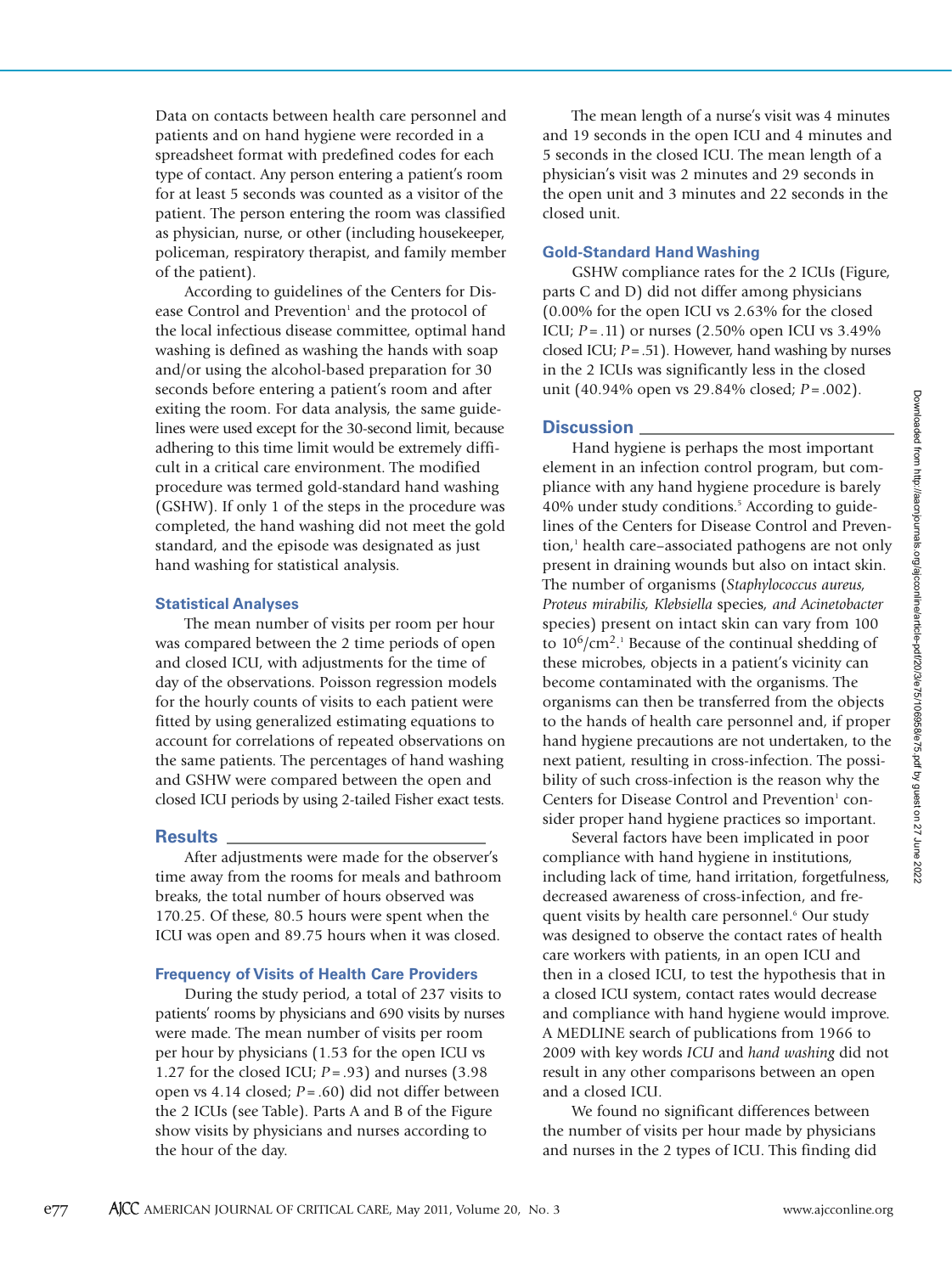

**Figure** Number of visits per room per hour for 24 hours by physicians (A) and registered nurses (B) and rates of hand washing and gold-standard hand washing by physicians (C) and registered nurses (D) in an open and a closed inten-

not support our hypothesis that a dedicated ICU team would result in a decrease in the number of visits to patients by health care providers. The rates of hand washing increased among physicians after closure of the ICU, but the differences between the open and closed ICUs were not significant. One reason for this finding may be the time the data were collected in the closed ICU, namely, early in the academic cycle of interns. The academic cycle begins in July and ends in June, and new interns freshly out of medical school start their training in July. Most of the interns undergo compliance training through a Web-based module just before the start of their internship, and this training may result in improved hand hygiene practices among physicians. Another explanation for the slight increase in the rate of hand washing is the possibility that the dedicated ICU team was more cognizant of hand washing than were providers in the open ICU.

The reason for the significant decrease in the rate of hand washing among nurses in the closed

## **Table**

**Comparison of total number of visits per room per hour between an open and a closed intensive care unit**

|                     |           | No. of visits per room per hour |     |
|---------------------|-----------|---------------------------------|-----|
| <b>Visitor</b>      | Open unit | <b>Closed unit</b>              | Þ   |
| <b>Doctors</b>      | 1.53      | 1.27                            | .93 |
| <b>Nurses</b>       | 3.98      | 4.14                            | .60 |
| Others <sup>a</sup> | 2.56      | 1.83                            | .04 |
| Total               | 8.07      | 7.24                            | .93 |

a Includes patients' family members, housekeeping, respiratory therapist, and police.

ICU is unclear to us. We made no adjustments for patient acuity, so patients might have had higher acuity during the closed ICU period, resulting in a higher number of visits from nurses that did not involve direct patient care and thus did not require hand washing.